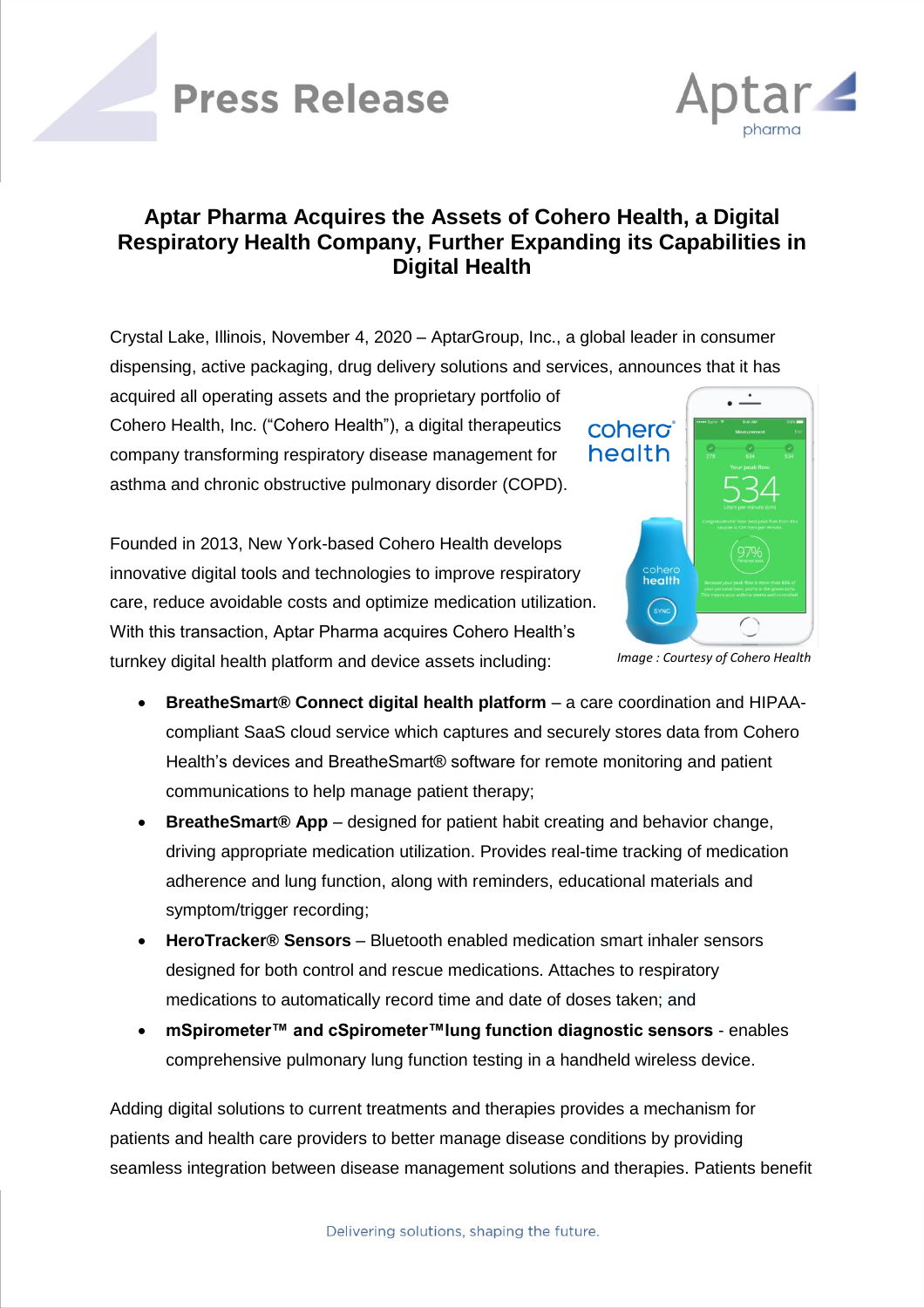### **Press Release**



by having new tools at their disposal to stay on therapy, manage disease state and engage in more informed conversations with their health care providers. In addition, health care providers are able to better monitor their patients in real-time and make more informed decisions to improve standard of care.

"Cohero Health further strengthens and expands Aptar's digital portfolio, in this case, with a focus in respiratory disease management," commented Sai Shankar, Aptar Pharma's Vice President, Global Digital Healthcare Systems. "Aptar has made previous investments in digital respiratory company Sonmol in China and digital health company Navia Life Care in India. With this strategic bolt on, Aptar now has global capabilities to deploy digital respiratory health, utilizing either the Cohero or Aptar device portfolio/platform. The investment will also facilitate Aptar's ability to provide diagnostic solutions in respiratory and a significant number of other disease categories."

"Cohero and Aptar are simply a great fit presenting a unique opportunity to leverage the complementary strengths of both companies. Building on our robust platform and rich innovations, we expect this combination to position us to lead the way in delivering on our joint vision, developing digital therapeutics that provide patients a better future and bring our customers stability and greater breadth of digital tools, actionable data, services and solutions," said Joe Condurso, Chief Executive Officer, Cohero Health, who will join Aptar Pharma. "I want to recognize and thank the Cohero Health team, and express deep gratitude to each of them for their many contributions over the years, which have enabled us to carry on the vision and mission to transform respiratory care."

Gael Touya, President of Aptar Pharma, added, "We are pleased to welcome the Cohero Health team to the Aptar Pharma family. The combination of Aptar and Cohero Health will bring additional value to our pharmaceutical customers as they seek to put more lifechanging respiratory treatments and tools into the hands of empowered patients. Together, we will work toward the ultimate goal of improving patient experiences and health outcomes."

#### **About Cohero Health, Inc.**

Cohero Health is a digital therapeutics company developing innovative tools and technologies to improve respiratory care, reduce avoidable costs, and optimize medication utilization. The company's connected devices and mobile applications actively engage and